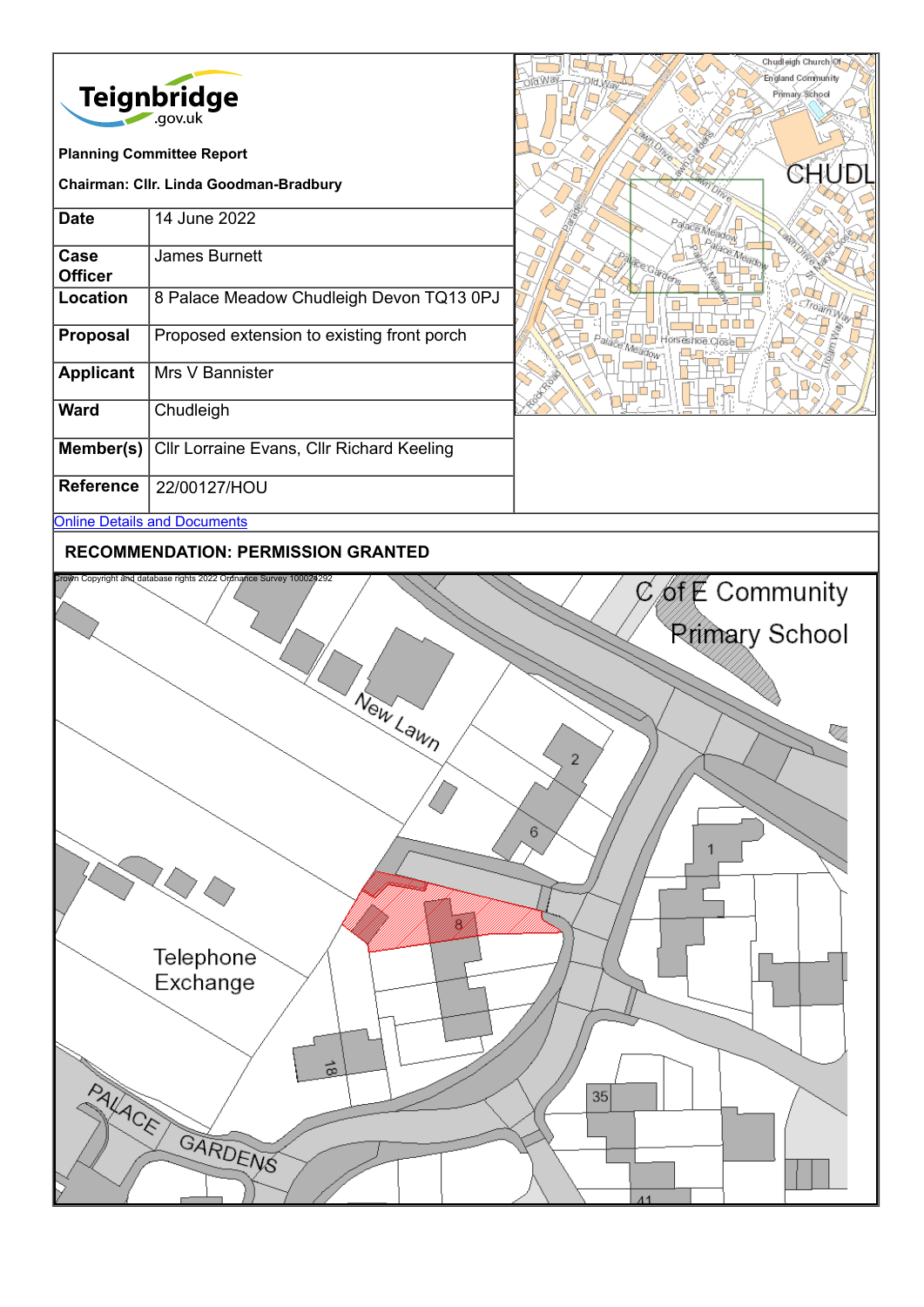# **1. REASON FOR REPORT**

This application is required to go to Committee as the applicant is an employee of Teignbridge District Council.

## **2. RECOMMENDATION**

PERMISSION BE GRANTED subject to the following conditions:

- 1. The development hereby permitted shall begin before the expiry of three years from the date of this permission.
- 2. The development hereby permitted shall be carried out in accordance with the application from and the following approved plans/documents.

# **3. DESCRIPTION**

- 3.1. The application site is a semi-detached dwelling located just to the south of the main centre of Chudleigh in a residential area. The plot is positioned on the western side of the road, with the attached neighbour to the south. The property is set back from the main body of the road, with a small service road running between itself and number 6 to the north (there is access to both property's gardens from this service road), which links to the garage in the rear garden of Number 8. The rear garden is fenced on both north and south sides, with the western boundary being a large row of trees separating it from the rear gardens of the properties on Parade (also known as the B3344) adjacent.
- 3.2. The proposal seeks permission for a small extension to the existing front porch
- 3.3. The Principle of Development:
- 3.4. The application site is located within the defined Settlement Limits of Chudleigh where Policy S21A is permissive of new development providing that the proposal accords with other relevant policies of the Local Plan. Given the domestic nature of the proposal and location within a residential area it is considered that the principle of this development is acceptable, subject to the provisions of policy WE8.
- 3.5. Impact on the character of the area
- 3.6. The proposal is contained within the plot to the front of the property, and constitutes a relatively unobtrusive single storey porch extension. The roofline of the porch will be consistent across both the current porch and the proposed extension to integrate the design with the street scene: as such, any impact on the character of the area is considered acceptable.
- 3.7. The scale of the proposal is subservient to the host property and issues of overdominance are not raised.
- 3.8. The proposal is for cement board cladding as the facing material, which contrasts with the white pebble dash finish of the property currently, but it is considered that the relatively small area of the property that would receive this treatment and taking into account the applicant's ability to paint the property a similar shade, the impact on the character of the area is acceptable. The applicant suggests that it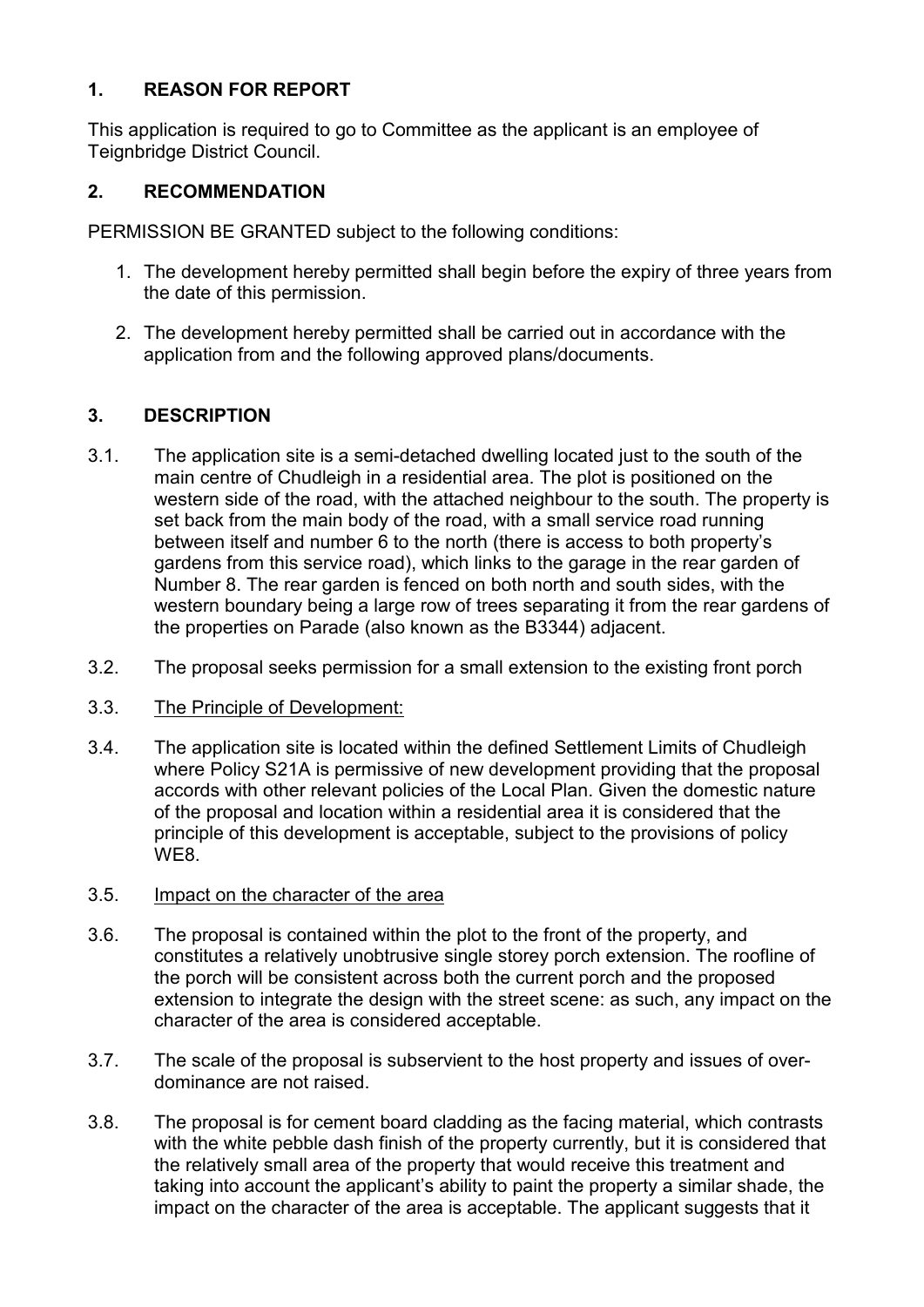would be very difficult to try and match the proposed extended porch's appearance with the rest of the property due to the pebble-dash, and cement board cladding is an acceptable compromise which blends in with the finishes of the house.

- 3.9. Overall the impact of the proposal and the design are considered acceptable.
- 3.10. Given the scale and sympathetic nature of the proposal it is considered that the development is compliant with the provisions of Policies S2 and WE8 on the Local Plan in respect of visual appearance and impact on the character of the area.
- 3.11. Impact of the residential amenity of neighbouring properties
- 3.12. There would not be any impact on the residential amenity of neighbouring properties from the proposal and it is compliant with the provisions of Policy S1 and WE8 of the Local Plan.

#### **Conservation**

- 3.13. The rear boundary dividing 8 Palace Meadow with the houses on Parade also constitutes the boundary for the Chudleigh Conservation Area, with 8 Palace Meadow sitting outside of the Conservation Area.
- 3.14. A brief Heritage Statement has been provided, detailing that as the proposed extension is not visible from the conservation area and the frontage faces the housing estate, there is consequently no impact on the Conservation Area.
- 3.15. This conclusion is supported.

#### Carbon Impact

3.16. The proposal is for a very minor alteration/extension to an existing dwelling and therefore is not considered to give rise to significant impacts regarding carbon emissions. The applicant however has been and will be through the application of an informative note to any decision we make encouraged to consider what carbon reduction and biodiversity enhancement measures could be incorporated into the proposal.

#### **Conclusion**

3.17. The proposal has been considered compliant with the relevant policies of the Local Plan. Consequently, subject to the recommended conditions, approval is recommended.

### **4. POLICY DOCUMENTS**

### **Teignbridge Local Plan 2013-2033**

- S1A Presumption in favour of Sustainable Development
- S1 Sustainable Development Criteria
- S2 Quality Development